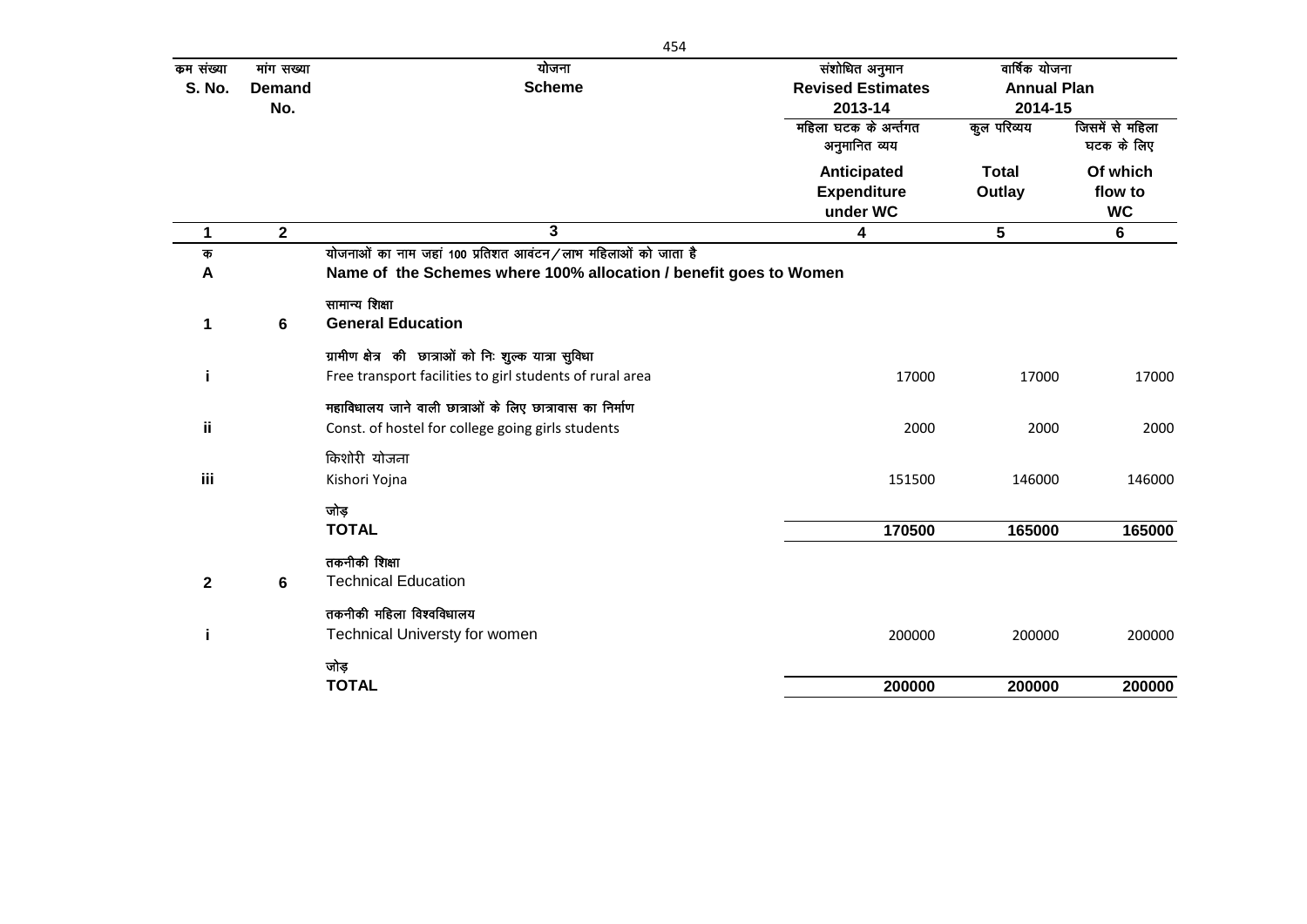| कम संख्या     | मांग सख्या              | योजना                                                      | संशोधित अनुमान                         | वार्षिक योजना      |                               |
|---------------|-------------------------|------------------------------------------------------------|----------------------------------------|--------------------|-------------------------------|
| <b>S. No.</b> | <b>Demand</b>           | <b>Scheme</b>                                              | <b>Revised Estimates</b>               | <b>Annual Plan</b> |                               |
|               | No.                     |                                                            | 2013-14                                | 2014-15            |                               |
|               |                         |                                                            | महिला घटक के अर्न्तगत<br>अनुमानित व्यय | कुल परिव्यय        | जिसमें से महिला<br>घटक के लिए |
|               |                         |                                                            | Anticipated                            | <b>Total</b>       | Of which                      |
|               |                         |                                                            | <b>Expenditure</b>                     | Outlay             | flow to                       |
|               |                         |                                                            | under WC                               |                    | <b>WC</b>                     |
| 1             | $\mathbf{2}$            | 3                                                          | 4                                      | $5\phantom{.0}$    | 6                             |
|               |                         | स्वास्थ्य सेवायें निदेशालय                                 |                                        |                    |                               |
| 3             | $\overline{\mathbf{7}}$ | <b>Directorate of Health Services</b>                      |                                        |                    |                               |
|               |                         | जच्चा बच्चा अस्पताल नसीर पुर                               |                                        |                    |                               |
| j.            |                         | Mother & Child Hospital Nasirpur                           | 237025                                 | 219900             | 219900                        |
|               |                         | स्वास्थ्य एव प्रसूति अस्पताल कांती नगर                     |                                        |                    |                               |
| ii            |                         | Health cum Maternity Hospital Kanti Nagar                  | 50000                                  | 53000              | 53000                         |
|               |                         |                                                            |                                        |                    |                               |
|               |                         | जोड़<br><b>TOTAL</b>                                       | 287025                                 | 272900             | 272900                        |
|               |                         |                                                            |                                        |                    |                               |
|               |                         | परिवार कल्याण विभाग                                        |                                        |                    |                               |
| 4             | 7                       | <b>Family Welfare Department</b>                           |                                        |                    |                               |
|               |                         | परिवार कल्याण योजना                                        |                                        |                    |                               |
| j.            |                         | Family Welfare Programme                                   | 85020                                  | 85000              | 85000                         |
|               |                         | जोड़                                                       |                                        |                    |                               |
|               |                         | <b>TOTAL</b>                                               | 85020                                  | 85000              | 85000                         |
|               |                         | दि. न. नि. (चिकित्सा)                                      |                                        |                    |                               |
| 5             | 7                       | <b>Municipal Corporations (Medical)</b>                    |                                        |                    |                               |
|               |                         | कस्तूरबा गांधी अस्पताल                                     |                                        |                    |                               |
| j.            |                         | Kasturba Gandhi Hospital                                   | 100000                                 | 150000             | 150000                        |
|               |                         | गिरधारी लाल प्रसूति अस्पताल                                |                                        |                    |                               |
| jj.           |                         | G.L. Maternity Hospital                                    | 50000                                  | 50000              | 50000                         |
|               |                         |                                                            |                                        |                    |                               |
| iii           |                         | प्रसूति एव बाल कल्याण<br>Maternity & Child Welfare         | 142000                                 | 142000             | 142000                        |
|               |                         |                                                            |                                        |                    |                               |
|               |                         | जोड़                                                       |                                        |                    |                               |
|               |                         | <b>TOTAL</b>                                               | 292000                                 | 342000             | 342000                        |
|               |                         | अ.जा. / अ.ज.जा. पिछडे एंव अल्पसंख्यक वर्गो का कल्याण विभाग |                                        |                    |                               |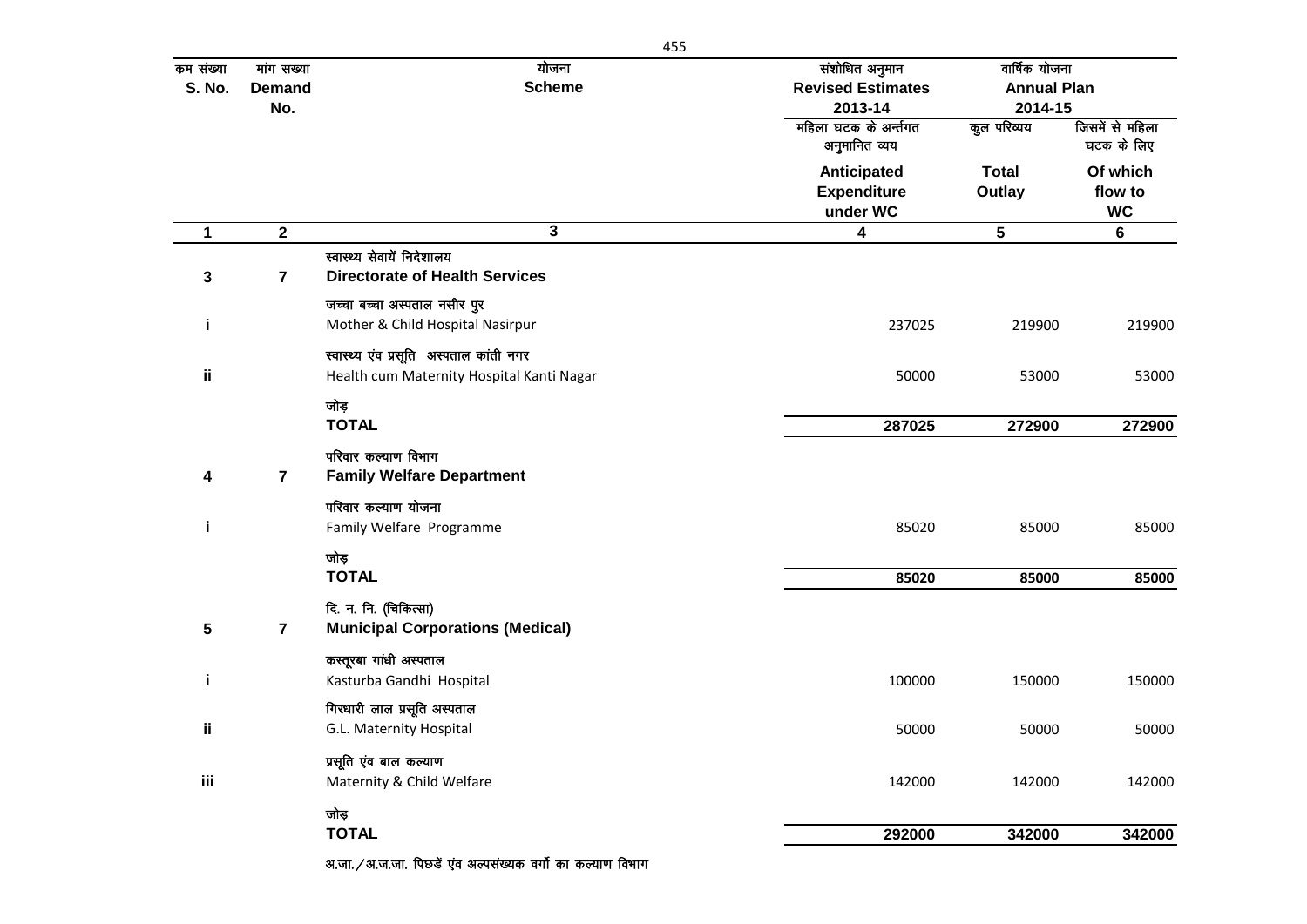| कम संख्या      | मांग सख्या    | योजना                                                                                                             | संशोधित अनुमान                         | वार्षिक योजना      |                               |
|----------------|---------------|-------------------------------------------------------------------------------------------------------------------|----------------------------------------|--------------------|-------------------------------|
| <b>S. No.</b>  | <b>Demand</b> | <b>Scheme</b>                                                                                                     | <b>Revised Estimates</b>               | <b>Annual Plan</b> |                               |
|                | No.           |                                                                                                                   | 2013-14                                | 2014-15            |                               |
|                |               |                                                                                                                   | महिला घटक के अर्न्तगत<br>अनुमानित व्यय | कुल परिव्यय        | जिसमें से महिला<br>घटक के लिए |
|                |               |                                                                                                                   | Anticipated                            | Total              | Of which                      |
|                |               |                                                                                                                   | <b>Expenditure</b>                     | Outlay             | flow to                       |
|                |               |                                                                                                                   | under WC                               |                    | <b>WC</b>                     |
| 1              | $\mathbf 2$   | 3                                                                                                                 | 4                                      | 5                  | $6\phantom{a}$                |
| $6\phantom{1}$ | 8             | Department for Welfare of SC/ST/OBC/Min.                                                                          |                                        |                    |                               |
|                |               | दिलशाद गार्डन में अ.जा. / अ.ज.जा. लड़कियों के लिए हॉस्टल                                                          |                                        |                    |                               |
| i              |               | Hostel for SC/ST girls at Dilshad Garden                                                                          | 2200                                   | 2600               | 2600                          |
|                |               | कस्तूरबा बालिका विद्यालय ईश्वर नगर में अ.जा. की छात्राओं के लिए छात्रावास निर्माण                                 |                                        |                    |                               |
|                |               | Construction of Hostel for SCs girls at Kasturba Balika Vidyalaya Ishwer                                          |                                        |                    |                               |
| ij             |               | Nagar                                                                                                             | 9500                                   | 4500               | 4500                          |
|                |               | अनुसूचित जाति की औरतों की प्रसूति के लिये मैत्री सूश्रुत सुरक्षा योजना के अन्तर्गत<br>दिल्ली हैल्थ मिशन को अनुदान |                                        |                    |                               |
|                |               | GIA to Delhi State Health Mission for Finincial Assistance under "Matri                                           |                                        |                    |                               |
| iii            |               | Shishu-Suraksha Yojana to SC pregnant Women.                                                                      | 500                                    | 10000              | 10000                         |
|                |               | अनुसूचित जाति की औरतों के लिये भ्रण सुरक्षा प्रसूति संस्थान को दिल्ली हैत्थ मिषन केा<br>अनुदान                    |                                        |                    |                               |
|                |               | GIA to Delhi State Health Mission for Finincial Assistance for providing                                          |                                        |                    |                               |
| iv             |               | ante-natal care/ Institutional delivery to SC Women.                                                              | $\ddotsc$                              | 10000              | 10000                         |
|                |               | जोड़                                                                                                              |                                        |                    |                               |
|                |               | <b>TOTAL</b>                                                                                                      | 12200                                  | 27100              | 27100                         |
|                |               | महिला एवं बाल विकास निदेशालय                                                                                      |                                        |                    |                               |
| $\overline{7}$ | 8             | Directorate of Women & Child Development                                                                          |                                        |                    |                               |
|                |               | दिल्ली राज्य महिला आयोग                                                                                           |                                        |                    |                               |
| i              |               | Delhi State Commission for Women                                                                                  | 40000                                  | 42500              | 42500                         |
|                |               | प्रबन्धन सेवाओ की दक्षता सुधारने के लिए कर्मचारी संस्थानो का सुदृढिकरण                                            |                                        |                    |                               |
|                |               | Strengthening of staff institutions to improve the efficiency of                                                  |                                        |                    |                               |
| ij             |               | management services                                                                                               | 5200                                   | 6500               | 6500                          |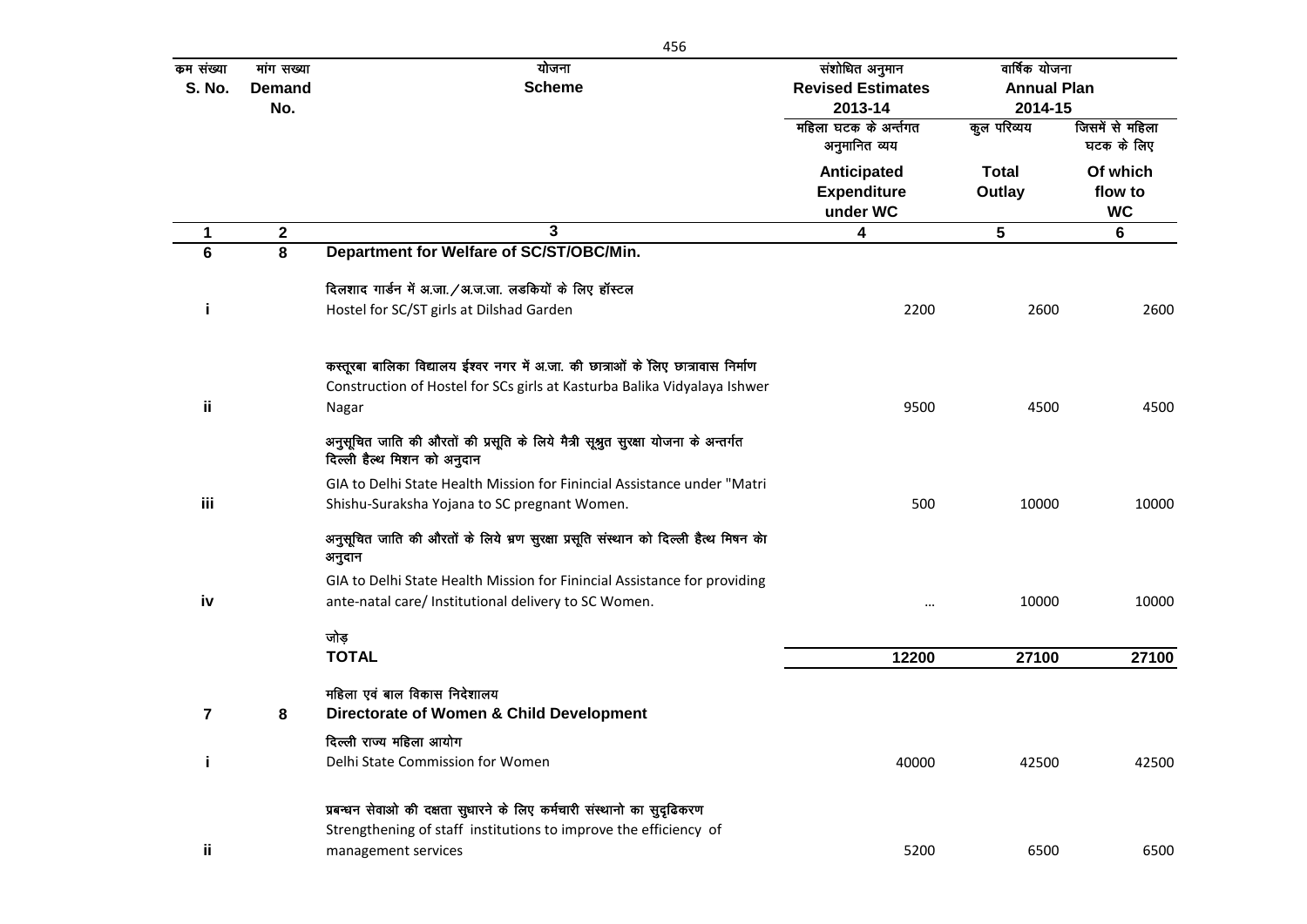|                            | 457                                |                                                                                              |                                                       |                                                |                                  |  |  |
|----------------------------|------------------------------------|----------------------------------------------------------------------------------------------|-------------------------------------------------------|------------------------------------------------|----------------------------------|--|--|
| कम संख्या<br><b>S. No.</b> | मांग सख्या<br><b>Demand</b><br>No. | योजना<br><b>Scheme</b>                                                                       | संशोधित अनुमान<br><b>Revised Estimates</b><br>2013-14 | वार्षिक योजना<br><b>Annual Plan</b><br>2014-15 |                                  |  |  |
|                            |                                    |                                                                                              | महिला घटक के अर्न्तगत<br>अनुमानित व्यय                | कुल परिव्यय                                    | जिसमें से महिला<br>घटक के लिए    |  |  |
|                            |                                    |                                                                                              | Anticipated<br><b>Expenditure</b><br>under WC         | <b>Total</b><br>Outlay                         | Of which<br>flow to<br><b>WC</b> |  |  |
| $\mathbf 1$                | $\mathbf 2$                        | 3                                                                                            | 4                                                     | 5                                              | 6                                |  |  |
|                            |                                    | कामकाजी महिलाओ के लिए विश्वास नगर व अन्य क्षेत्रो मे होस्टल का निर्माण                       |                                                       |                                                |                                  |  |  |
| iii                        |                                    | Construction of working women hostels at Vishwas Nagar & other areas                         | 11000                                                 | 10500                                          | 10500                            |  |  |
|                            |                                    | विधवाओं को पेंशन                                                                             |                                                       |                                                |                                  |  |  |
| iv                         |                                    | Pension to Women in distress.                                                                | 2292000                                               | 2290000                                        | 2290000                          |  |  |
|                            |                                    | लडकियों / महिलाओं के लिए संकट काल हस्तक्षेप केन्द्रो की सथापना                               |                                                       |                                                |                                  |  |  |
| V                          |                                    | Setting up of Crisis Intervention Centres for girls/women                                    | 100                                                   | 3000                                           | 3000                             |  |  |
|                            |                                    | अ.जा./अ.ज.जा. की दुग्ध पान व पोषण कराने वाली माताओं को वित्तीय सहायता                        |                                                       |                                                |                                  |  |  |
| vi                         |                                    | Financial assitance to lactating and nourshing mothers belonging to<br>SC/ST                 | 400                                                   | 500                                            | 500                              |  |  |
|                            |                                    | निर्धन विधवाओं को बेटियों का विवाह कराने के लिए आर्थिक सहायता                                |                                                       |                                                |                                  |  |  |
|                            |                                    | Financial assistance to poor widows for performing marriage of their                         |                                                       |                                                |                                  |  |  |
| vii                        |                                    | daughters & orphane girls                                                                    | 99000                                                 | 99000                                          | 99000                            |  |  |
|                            |                                    | लाडली (बालिका संरक्षण की संशोधित योजना के साथ बालिका शिक्षा प्रोत्साहन के लिए<br>नई अवधारणा) |                                                       |                                                |                                  |  |  |
|                            |                                    | Ladli (Revised scheme of girl child protection along with new concept                        |                                                       |                                                |                                  |  |  |
| viii                       |                                    | of promotion of girl child education)                                                        | 1130000                                               | 1160000                                        | 1160000                          |  |  |
|                            |                                    | भागीदारी योजनाओं-सामाजिक विकास में नई पहल-स्त्री शक्ति                                       |                                                       |                                                |                                  |  |  |
| ix                         |                                    | Scheme of Bhagidari- New initiative in social development Stree Shakti                       | 230000                                                | 250000                                         | 250000                           |  |  |
|                            |                                    | आंगनवाड़ी सहायकों व कर्मियों को अतिरिक्त मानदेय                                              |                                                       |                                                |                                  |  |  |
| X                          |                                    | Additional honorarium to Anganwadi Helpers and workers                                       | 450000                                                | 454000                                         | 454000                           |  |  |
|                            |                                    | घरेलु हिंसा से महिलाओं की सुरक्षा अधिनियम,2005 का प्रतिपालन                                  |                                                       |                                                |                                  |  |  |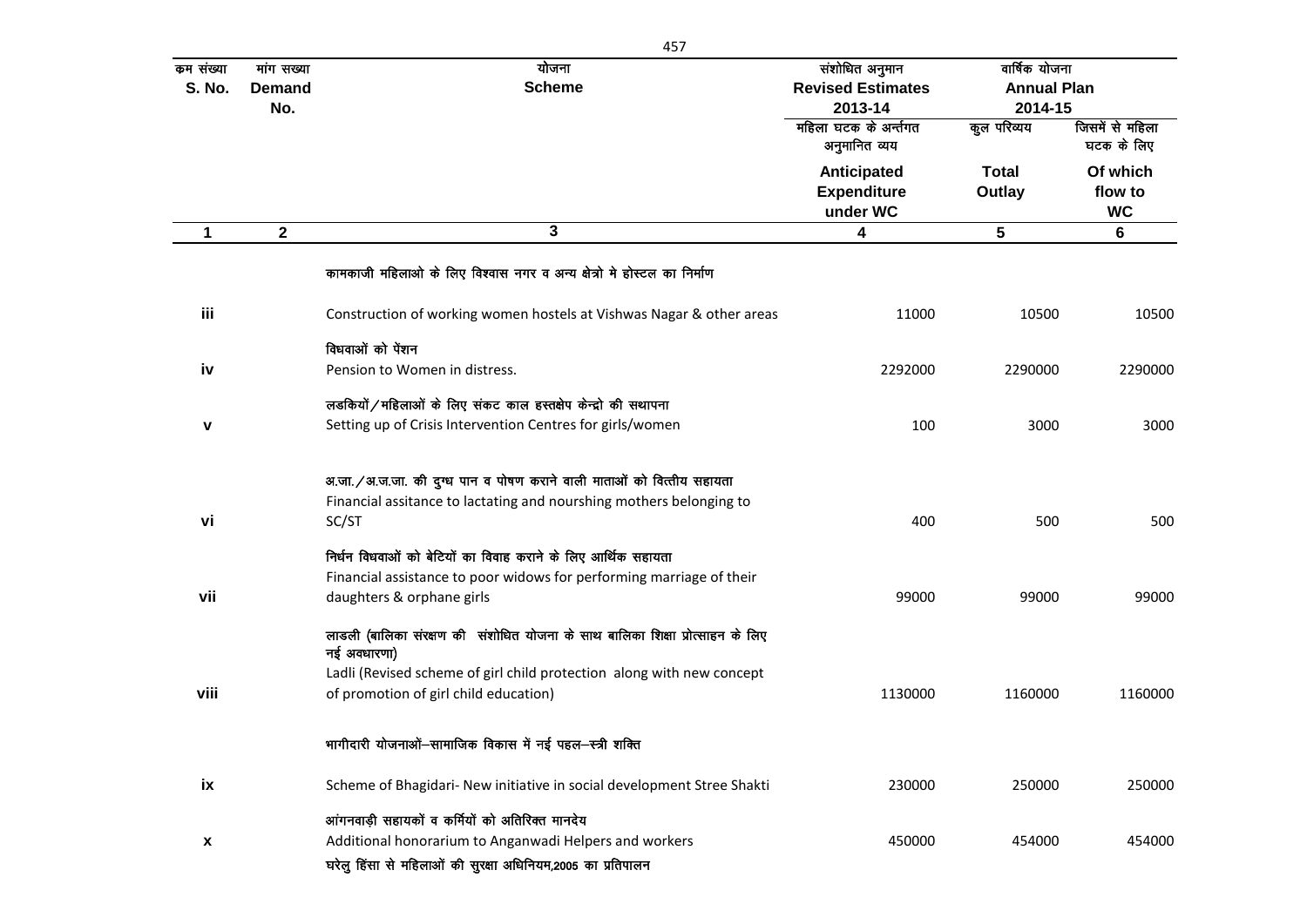| कम संख्या     | मांग सख्या       | योजना                                                                                                                                  | संशोधित अनुमान                                       | वार्षिक योजना          |                                  |
|---------------|------------------|----------------------------------------------------------------------------------------------------------------------------------------|------------------------------------------------------|------------------------|----------------------------------|
| <b>S. No.</b> | <b>Demand</b>    | <b>Scheme</b>                                                                                                                          | <b>Revised Estimates</b>                             | <b>Annual Plan</b>     |                                  |
|               | No.              |                                                                                                                                        | 2013-14                                              | 2014-15                |                                  |
|               |                  |                                                                                                                                        | महिला घटक के अर्न्तगत<br>अनुमानित व्यय               | कुल परिव्यय            | जिसमें से महिला<br>घटक के लिए    |
|               |                  |                                                                                                                                        | <b>Anticipated</b><br><b>Expenditure</b><br>under WC | <b>Total</b><br>Outlay | Of which<br>flow to<br><b>WC</b> |
| $\mathbf 1$   | $\boldsymbol{2}$ | 3                                                                                                                                      | 4                                                    | ${\bf 5}$              | $\bf 6$                          |
| xi            |                  | Implementation of Protection of Women Domestic Violence Act 2005                                                                       | 4500                                                 | 4500                   | 4500                             |
|               |                  | आंगनवाडी कर्मियों एवं सहायकों को मानदेय के लिए दिल्ली समाज कल्याण बोर्ड को<br>सहायता अनुदान                                            |                                                      |                        |                                  |
| xii           |                  | GIA to Delhi Social Welfare Board for honorarium to anganwari workers<br>and helpers                                                   | 2500                                                 | 2500                   | 2500                             |
|               |                  | मानव संशाघन विकास रिपोर्ट की सिफारिशों का प्रतिपालन/बिंग अघ्ययन पीठ<br>Implementation of the recomendations of HD report /Gender Study |                                                      |                        |                                  |
| xiii          |                  | Chair                                                                                                                                  | 100                                                  | 500                    | 500                              |
| xiv           |                  | आई.सी.डी.एस. प्रशिक्षण राजकीय हिस्सा<br>ICDS(Training)-State Share                                                                     | 800                                                  | 5000                   | 5000                             |
|               |                  | आई. सी. डी.एस.- सामान्य - राजकीय हिस्सा                                                                                                |                                                      |                        |                                  |
| XV            |                  | ICDS(General)-State Share                                                                                                              | 85000                                                | 123000                 | 123000                           |
|               |                  | आई.सी.डी.एस.- राजकीय हिस्से के अतगर्त दिल्ली समाज कल्याण बोर्ड हेतु सहायता<br>अनुदान                                                   |                                                      |                        |                                  |
| xvi           |                  | Grant-in-aid to Delhi Social Welfare Board under ICDS-State Share<br>इंदिरा गांधी मातृत्व सहयोग योजना – राजकीय हिस्सा                  | 200                                                  | 200                    | 200                              |
| xvii          |                  | Indira Gandhi Matritva Sahyog Yojana (IGMSY)-State Share                                                                               | $\ddotsc$                                            | 14800                  | 14800                            |
|               |                  | जोड़                                                                                                                                   |                                                      |                        |                                  |
|               |                  | <b>TOTAL</b>                                                                                                                           | 4350800                                              | 4466500                | 4466500                          |
|               |                  | पोषण                                                                                                                                   |                                                      |                        |                                  |
| 8             | 8                | <b>Nutrition</b>                                                                                                                       |                                                      |                        |                                  |
|               |                  | किशोरी शक्ति योजना                                                                                                                     |                                                      |                        |                                  |
| j             |                  | Kishori Shakti Yojana                                                                                                                  | 9900                                                 | 10600                  | 10600                            |
|               |                  | किशोरियों के लिए आर.जी.एस.ई.ए. जी.-सबला                                                                                                |                                                      |                        |                                  |
| ij.           |                  | RGSE AG (SABLA) for Adolesecent girls                                                                                                  | 120000                                               | 127000                 | 127000                           |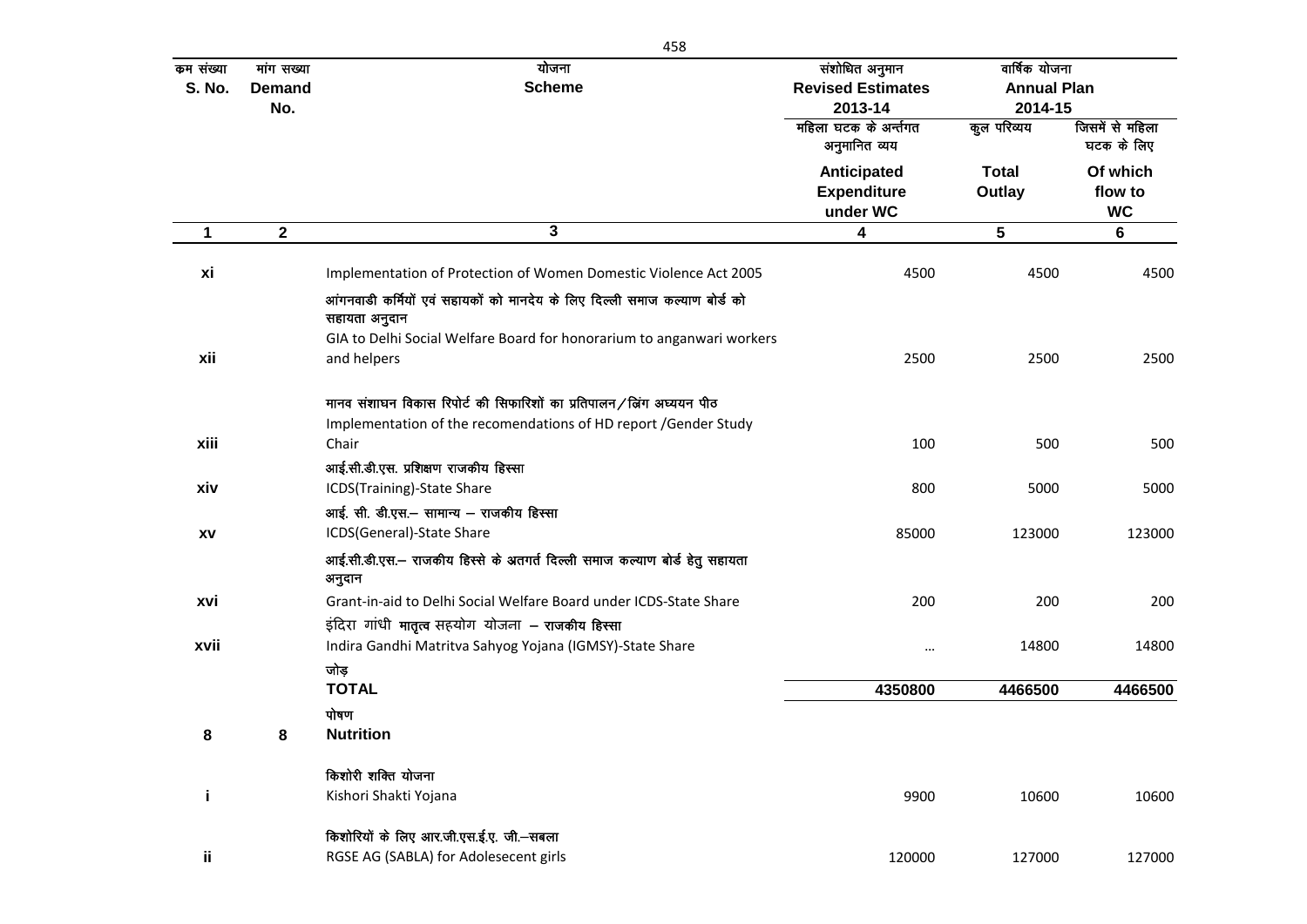| कम संख्या     | मांग सख्या    | योजना                                                            | संशोधित अनुमान                                | वार्षिक योजना      |                                  |
|---------------|---------------|------------------------------------------------------------------|-----------------------------------------------|--------------------|----------------------------------|
| <b>S. No.</b> | <b>Demand</b> | <b>Scheme</b>                                                    | <b>Revised Estimates</b>                      | <b>Annual Plan</b> |                                  |
|               | No.           |                                                                  | 2013-14                                       | 2014-15            |                                  |
|               |               |                                                                  | महिला घटक के अर्न्तगत<br>अनुमानित व्यय        | कुल परिव्यय        | जिसमें से महिला<br>घटक के लिए    |
|               |               |                                                                  | Anticipated<br><b>Expenditure</b><br>under WC | Total<br>Outlay    | Of which<br>flow to<br><b>WC</b> |
|               | $\mathbf{2}$  | 3                                                                | 4                                             | 5                  | 6                                |
|               |               | किशोरियों के सशक्तीकरण हेतु पूरक पोषक कार्यक्रम राज्य हिस्सा     |                                               |                    |                                  |
|               |               | RGSEAG (SABLA) for Adolesecent Girls other than Nuturition-State |                                               |                    |                                  |
| iii           |               | Share.                                                           | $\cdots$                                      | 3000               | 3000                             |
|               |               | जोड़                                                             |                                               |                    |                                  |
|               |               | <b>TOTAL</b>                                                     | 129900                                        | 140600             | 140600                           |
|               |               | जोड़ (क)                                                         |                                               |                    |                                  |
|               |               | <b>TOTAL(A)</b>                                                  | 5527445                                       | 5699100            | 5699100                          |
|               |               |                                                                  |                                               |                    |                                  |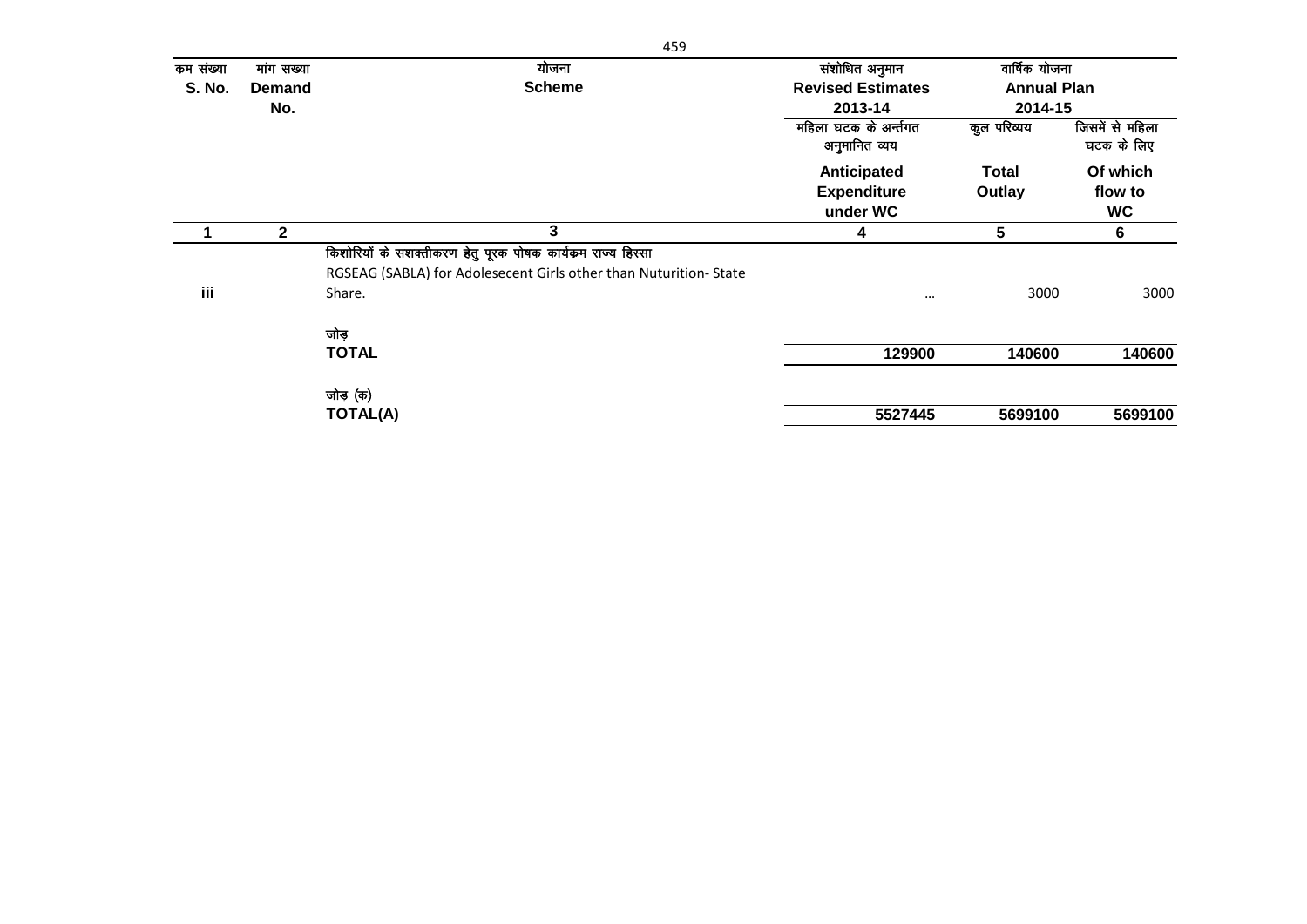| कम संख्या     | मांग सख्या    | योजना                                                                    | संशोधित अनुमान                         | वार्षिक योजना      |                               |
|---------------|---------------|--------------------------------------------------------------------------|----------------------------------------|--------------------|-------------------------------|
| <b>S. No.</b> | <b>Demand</b> | <b>Scheme</b>                                                            | <b>Revised Estimates</b>               | <b>Annual Plan</b> |                               |
|               | No.           |                                                                          | 2013-14                                | 2014-15            |                               |
|               |               |                                                                          | महिला घटक के अर्न्तगत<br>अनुमानित व्यय | कुल परिव्यय        | जिसमें से महिला<br>घटक के लिए |
|               |               |                                                                          | Anticipated                            | <b>Total</b>       | Of which                      |
|               |               |                                                                          | <b>Expenditure</b>                     | Outlay             | flow to                       |
|               |               |                                                                          | under WC                               |                    | <b>WC</b>                     |
| $\mathbf 1$   | $\mathbf 2$   | 3                                                                        | 4                                      | $5\phantom{.0}$    | $6\phantom{1}6$               |
| ख             |               | योजनाओं का नाम जहां परिव्यय का 30 से 99 प्रतिशत/लाभ महिलाओं को जा रहा है |                                        |                    |                               |
|               |               | Name of the schemes where 30 to 99 percentage of outlay /                |                                        |                    |                               |
| В             |               | benefit is going towards women                                           |                                        |                    |                               |
|               |               | सामान्य शिक्षा                                                           |                                        |                    |                               |
| 1             | 6             | <b>General Education</b>                                                 |                                        |                    |                               |
|               |               | स्कूल पुस्तकालयों का विकास                                               |                                        |                    |                               |
| j             |               | Improvement of School Libraries                                          | 8500                                   | 17000              | 8500                          |
|               |               | विद्यार्थियों को स्कूल वर्दी पर छूट                                      |                                        |                    |                               |
| ij.           |               | Subsidy for school uniforms to the students                              | 687500                                 | 1498000            | 749000                        |
|               |               | पाठय पुस्तकों का निःशुल्क वितरण                                          |                                        |                    |                               |
| iii           |               | Free supply of text books                                                | 635000                                 | 1240000            | 620000                        |
|               |               | नये माध्यमिक स्कूल खोलना/उच्चीकरण/माध्यमिक स्कूलों का विभाजन इत्यादि     |                                        |                    |                               |
|               |               | Opening of new Sec. Schools/Upgradation/bifurcation of Secondary         |                                        |                    |                               |
| iv            |               | Schools                                                                  | 2982500                                | 6500000            | 3250000                       |
|               |               |                                                                          |                                        |                    |                               |
|               |               | स्कूल विस्तार कार्यकम                                                    |                                        |                    |                               |
| v             |               | School extension programme                                               | 20000                                  | 45000              | 22500                         |
|               |               | +2 स्तर पर कम्प्युटर विज्ञान / कम्प्युटर शिक्षा कार्यकम की प्रस्तुति     |                                        |                    |                               |
|               |               | Introduction of Computer Science at +2 stage/ Computer education         |                                        |                    |                               |
| vi            |               | programme                                                                | 75000                                  | 150000             | 75000                         |
|               |               | विद्यार्थियों को प्रशिक्षण सुविधाएं                                      |                                        |                    |                               |
| vii           |               | Coaching facilities to students                                          | 1000                                   | 2000               | 1000                          |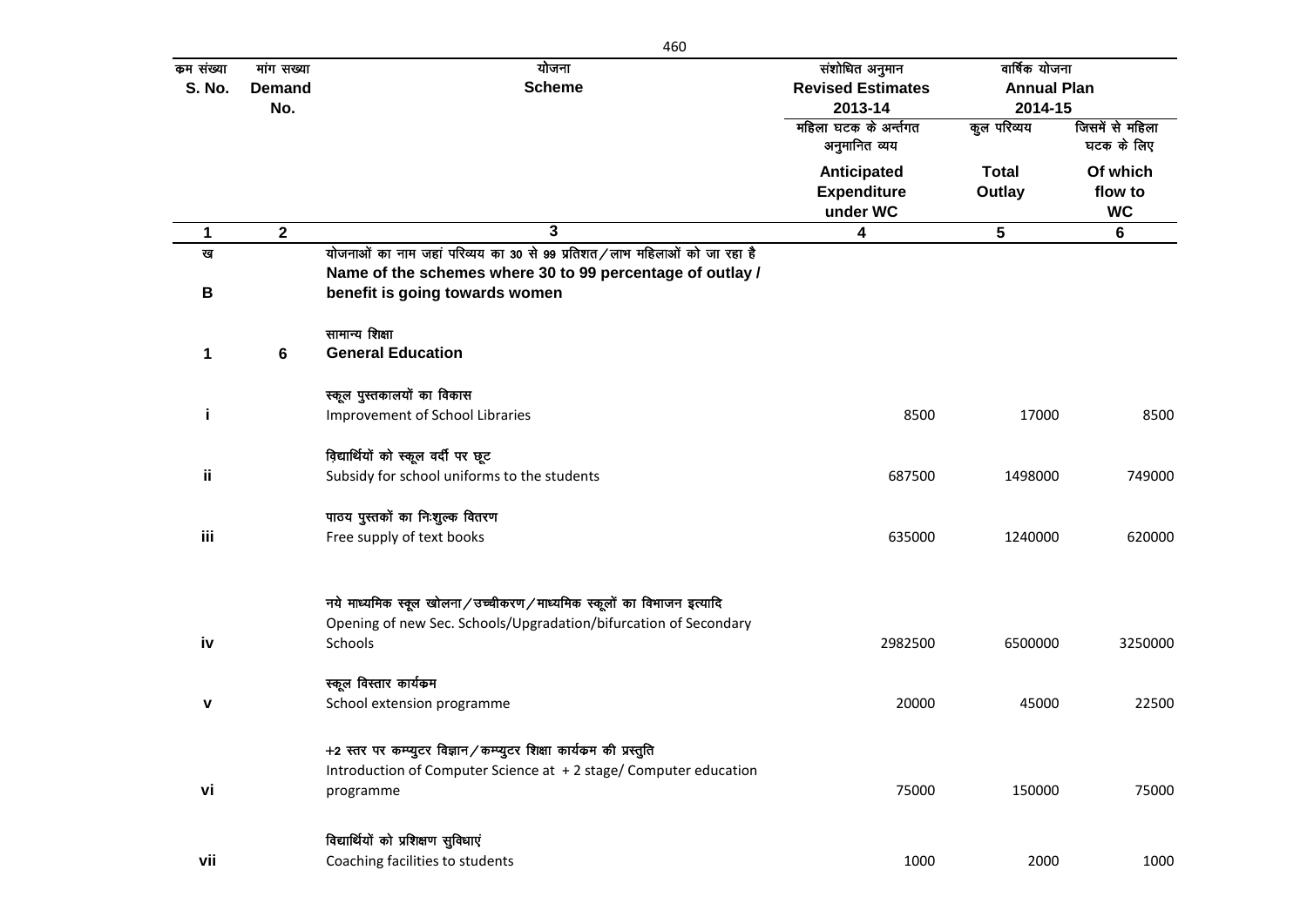| कम संख्या<br><b>S. No.</b> | मांग सख्या<br><b>Demand</b><br>No. | योजना<br><b>Scheme</b>                                                                                                                                                    | संशोधित अनुमान<br><b>Revised Estimates</b><br>2013-14 | वार्षिक योजना<br><b>Annual Plan</b><br>2014-15 |                                  |
|----------------------------|------------------------------------|---------------------------------------------------------------------------------------------------------------------------------------------------------------------------|-------------------------------------------------------|------------------------------------------------|----------------------------------|
|                            |                                    |                                                                                                                                                                           | महिला घटक के अर्न्तगत<br>अनुमानित व्यय                | कुल परिव्यय                                    | जिसमें से महिला<br>घटक के लिए    |
|                            |                                    |                                                                                                                                                                           | Anticipated<br><b>Expenditure</b><br>under WC         | <b>Total</b><br>Outlay                         | Of which<br>flow to<br><b>WC</b> |
| $\mathbf 1$                | $\mathbf{2}$                       | $\overline{3}$                                                                                                                                                            | 4                                                     | 5                                              | $6\phantom{a}$                   |
| viii                       |                                    | योग्यता सुधार के लिए परीक्षा सुधार शाखा<br>Exam reforms branch for qualification improvement                                                                              | 55000                                                 | 120000                                         | 60000                            |
| ix                         |                                    | शैक्षणिक रूप से पिछड़े / अल्पसंख्यक विद्यार्थियों का कल्याण<br>Welfare of educationally backward / minority students                                                      | 65000                                                 | 130000                                         | 65000                            |
| $\pmb{\mathsf{x}}$         |                                    | विद्यमान राजकीय संयोजित स्कूलों में प्राईमरी पूर्व व प्राईमरी कक्षाओं का प्रावधान<br>Provision of pre primary /primary classes in the existing Govt.<br>composite schools | 5000                                                  | 7000                                           | 3500                             |
| xi                         |                                    | सर्व शिक्षा अभियान<br>Sarva Shiksha Abhiyan                                                                                                                               | 201750                                                | 550000                                         | 275000                           |
| xii                        |                                    | नगर निगम<br>Municipal Corporations (North, South East).                                                                                                                   | 1675000                                               | 3520000                                        | 1760000                          |
| xiii                       |                                    | शिक्षा का अधिकार अधिनियम<br>Right to Education (RTE).                                                                                                                     | 125000                                                | 300000                                         | 150000                           |
|                            |                                    | जोड़<br><b>TOTAL</b>                                                                                                                                                      | 6536250                                               | 14079000                                       | 7039500                          |
| $\mathbf{2}$               | 6                                  | खेलकूद एवं युवा सेवाएं<br><b>Sports &amp; Youth Services</b>                                                                                                              |                                                       |                                                |                                  |

खेलकूद एवं कीडा गतिविधियों को प्रोत्साहन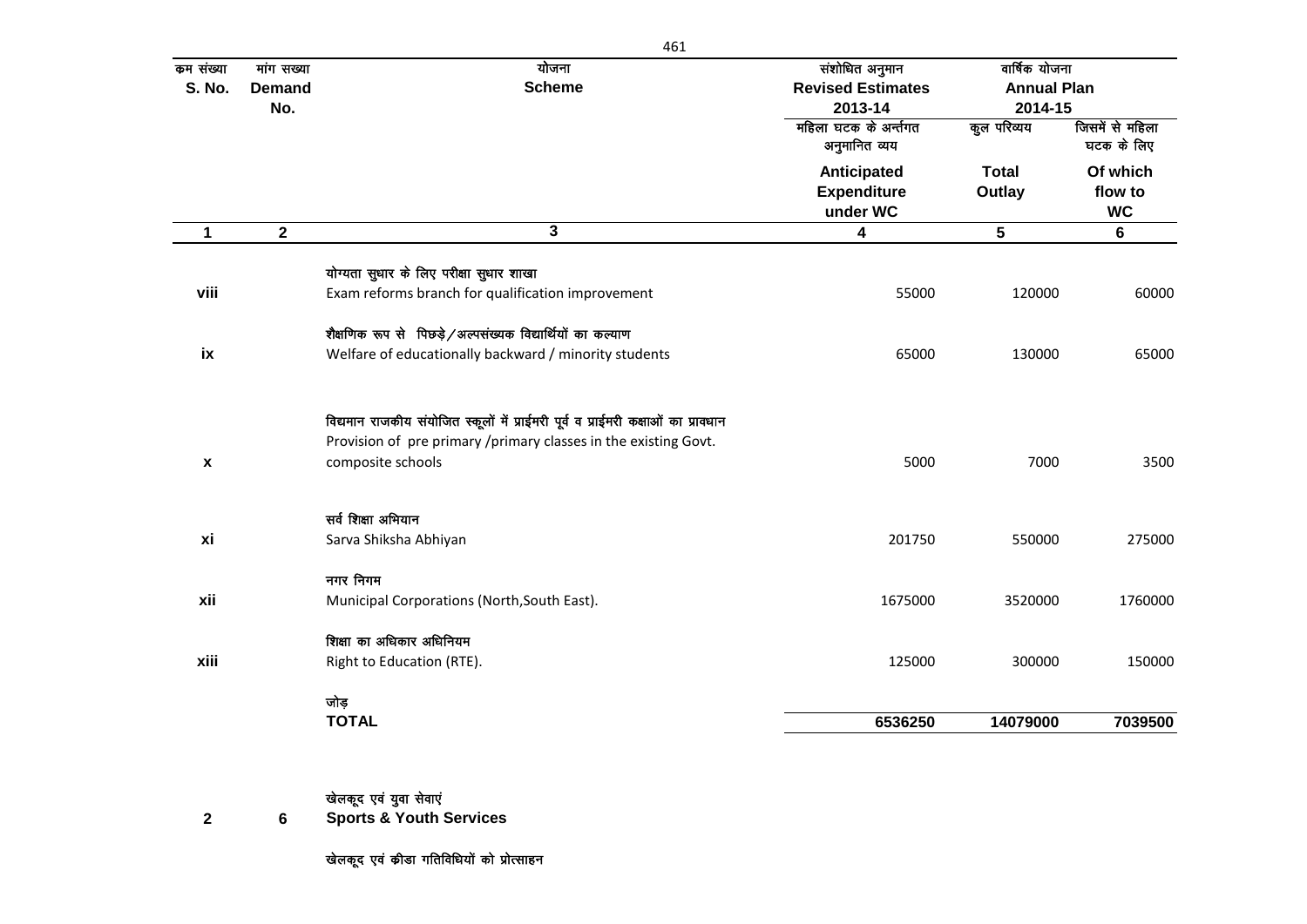| कम संख्या     | मांग सख्या    | योजना                                                      | संशोधित अनुमान                         | वार्षिक योजना      |                               |
|---------------|---------------|------------------------------------------------------------|----------------------------------------|--------------------|-------------------------------|
| <b>S. No.</b> | <b>Demand</b> | <b>Scheme</b>                                              | <b>Revised Estimates</b>               | <b>Annual Plan</b> |                               |
|               | No.           |                                                            | 2013-14                                | 2014-15            |                               |
|               |               |                                                            | महिला घटक के अर्न्तगत<br>अनुमानित व्यय | कुल परिव्यय        | जिसमें से महिला<br>घटक के लिए |
|               |               |                                                            | Anticipated                            | <b>Total</b>       | Of which                      |
|               |               |                                                            | <b>Expenditure</b>                     | Outlay             | flow to                       |
|               |               |                                                            | under WC                               |                    | <b>WC</b>                     |
| 1             | $\mathbf{2}$  | $\overline{3}$                                             | $\overline{\mathbf{4}}$                | $5\phantom{.0}$    | 6                             |
| j.            |               | Promotion of Sports & games activities                     | 137500                                 | 234300             | 117150                        |
|               |               | युवा कल्याण कार्यकम                                        |                                        |                    |                               |
| ii.           |               | Youth Welfare Programme                                    | 900                                    | 2700               | 1350                          |
|               |               | शारीरिक शिक्षा का विकास                                    |                                        |                    |                               |
| iii           |               | Dev. of Physical Education                                 | 800                                    | 1600               | 800                           |
|               |               | राजकीय विद्यालयों में स्काउट एवं गाइड कार्यक्रम            |                                        |                    |                               |
| iv            |               | Scout & Guide Programme in Govt. School                    | 250                                    | 200                | 100                           |
|               |               | जोड़                                                       |                                        |                    |                               |
|               |               | <b>TOTAL</b>                                               | 139450                                 | 238800             | 119400                        |
|               |               | नगर निगम                                                   |                                        |                    |                               |
| 3             | 6             | <b>Municipal Corporations</b>                              |                                        |                    |                               |
|               |               | शारीरिक शिक्षा का विस्तार एवं सुधार                        |                                        |                    |                               |
| j.            |               | Expansion & improvement of physical education              | 14000                                  | 26000              | 13000                         |
|               |               | जोड़                                                       |                                        |                    |                               |
|               |               | <b>TOTAL</b>                                               | 14000                                  | 26000              | 13000                         |
|               |               | महिला एवं बाल विकास विभाग                                  |                                        |                    |                               |
| 4             |               | Department of Women and Child Development                  |                                        |                    |                               |
|               |               | बाल अधिकार आयोग                                            |                                        |                    |                               |
| j.            |               | <b>Child Right Commission</b>                              | 8500                                   | 17000              | 8500                          |
|               |               | जोड़                                                       | 8500                                   | 17000              | 8500                          |
|               |               | <b>TOTAL</b>                                               |                                        |                    |                               |
|               |               | पोषाहार                                                    |                                        |                    |                               |
| 5             |               | <b>Nutrition</b>                                           |                                        |                    |                               |
|               |               |                                                            |                                        |                    |                               |
|               |               | आई.सी.डी.एस. योजना के अंतर्गत पूरक पोषाहार योजना-एस.एन.पी. |                                        |                    |                               |

i Supplementry Nutrition Programme(SNP) in ICDS Project **1989** 180050 989400 989400 494700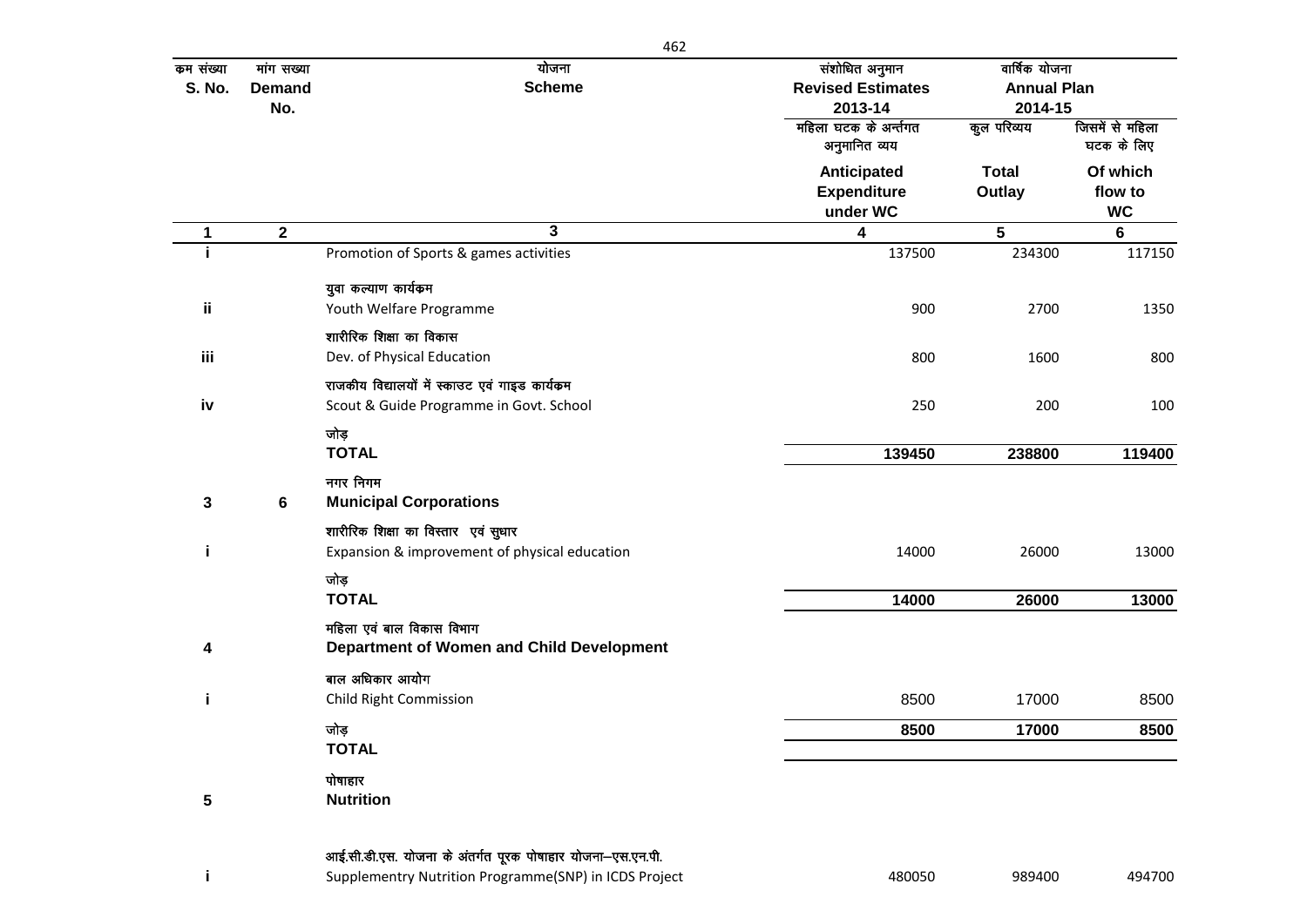| कम संख्या<br>S. No. | मांग सख्या<br><b>Demand</b><br>No. | योजना<br><b>Scheme</b>                                                                               | संशोधित अनुमान<br><b>Revised Estimates</b><br>2013-14 | वार्षिक योजना<br><b>Annual Plan</b><br>2014-15 |                                  |
|---------------------|------------------------------------|------------------------------------------------------------------------------------------------------|-------------------------------------------------------|------------------------------------------------|----------------------------------|
|                     |                                    |                                                                                                      | महिला घटक के अर्न्तगत<br>अनुमानित व्यय                | कुल परिव्यय                                    | जिसमें से महिला<br>घटक के लिए    |
|                     |                                    |                                                                                                      | Anticipated<br><b>Expenditure</b><br>under WC         | <b>Total</b><br>Outlay                         | Of which<br>flow to<br><b>WC</b> |
| 1                   | $\mathbf{2}$                       | $\mathbf{3}$                                                                                         | $\overline{\mathbf{4}}$                               | $\sqrt{5}$                                     | 6                                |
| ij.                 |                                    | मध्याहन् भोजन<br>Mid-Day-Meal                                                                        | 235000                                                | 510000                                         | 255000                           |
|                     |                                    | जोड़<br><b>Total</b>                                                                                 | 715050                                                | 1499400                                        | 749700                           |
|                     |                                    | समाज कल्याण विभाग                                                                                    |                                                       |                                                |                                  |
| 6                   | 8                                  | <b>Social Welfare Department</b>                                                                     |                                                       |                                                |                                  |
| j.                  |                                    | वरिष्ठ नागरिक पेंशन योजना<br>Pension to Senior Citizions                                             | 2705000                                               | 5500000                                        | 2750000                          |
|                     |                                    |                                                                                                      |                                                       |                                                |                                  |
| ii.                 |                                    | अलग ढंग से विकलांग व्यक्तियों को वित्तीय सहायता<br>Financial Assistance to Differently Abled Persons | 390000                                                | 850000                                         | 425000                           |
|                     |                                    | जोड़                                                                                                 |                                                       |                                                |                                  |

अन.जा. / जनजाति अन्य पिछडे वर्ग एवं अल्प संख्यक छात्रों के लिए छात्रवृत्ति पुस्तकों व लेखन सामग्री की खरीद के लिए वित्तिय सहायता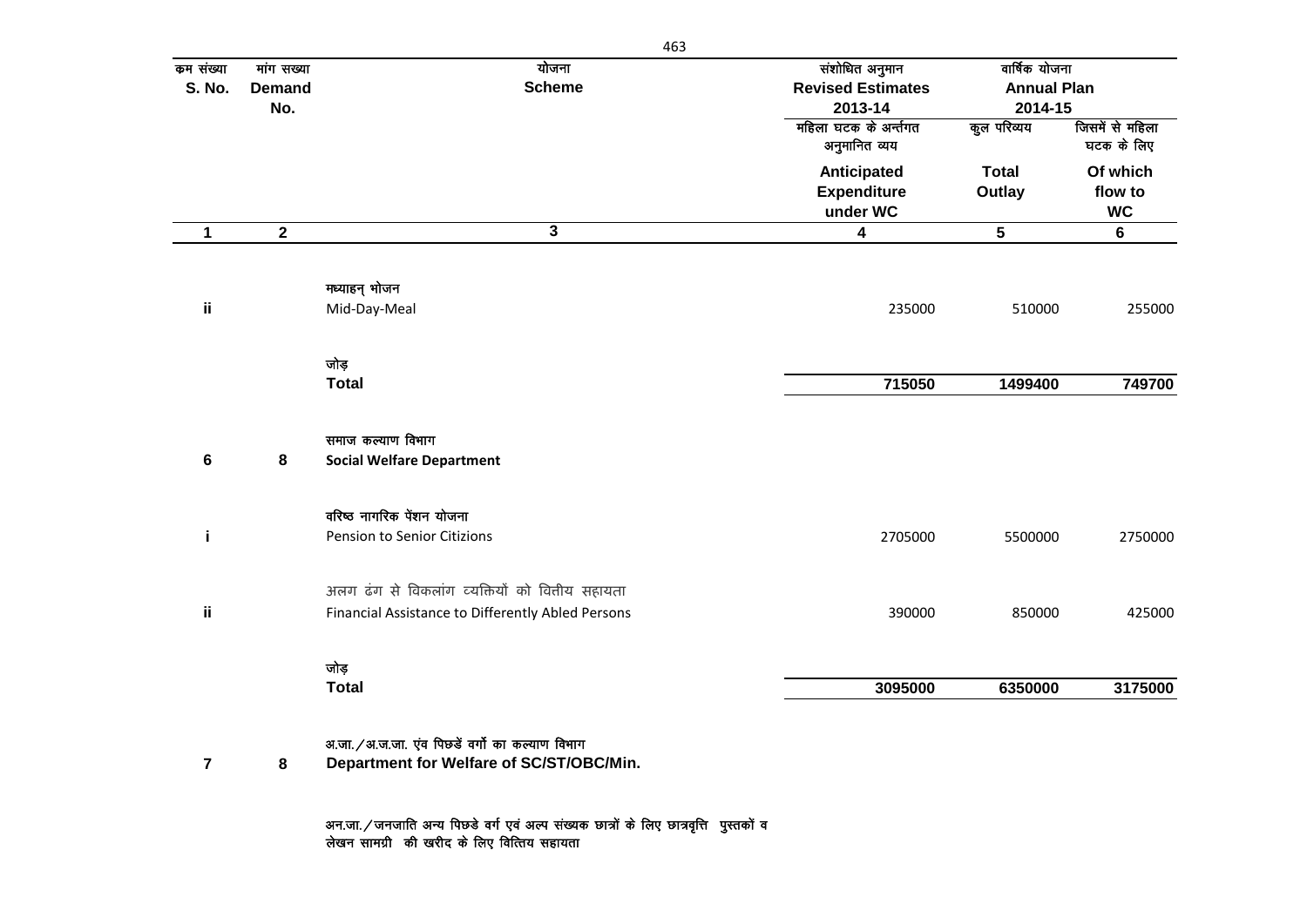| कम संख्या<br><b>S. No.</b> | मांग सख्या<br><b>Demand</b><br>No. | योजना<br><b>Scheme</b>                                                                                                                                                                   | संशोधित अनुमान<br><b>Revised Estimates</b><br>2013-14 | वार्षिक योजना<br><b>Annual Plan</b><br>2014-15 |                                  |
|----------------------------|------------------------------------|------------------------------------------------------------------------------------------------------------------------------------------------------------------------------------------|-------------------------------------------------------|------------------------------------------------|----------------------------------|
|                            |                                    |                                                                                                                                                                                          | महिला घटक के अर्न्तगत<br>अनुमानित व्यय                | कुल परिव्यय                                    | जिसमें से महिला<br>घटक के लिए    |
|                            |                                    |                                                                                                                                                                                          | Anticipated<br><b>Expenditure</b><br>under WC         | <b>Total</b><br>Outlay                         | Of which<br>flow to<br><b>WC</b> |
| $\mathbf 1$                | $\mathbf{2}$                       | $\overline{\mathbf{3}}$                                                                                                                                                                  | $\overline{\mathbf{4}}$                               | 5                                              | $6\phantom{1}$                   |
| j                          |                                    | Financial Assistance for purchase of stationary etc. to<br>SC/ST/OBC/Mionrity Students                                                                                                   | 502800                                                | 1120000                                        | 448000                           |
| ij                         |                                    | अ.जा./अ.ज.जा./ अन्य पिछडे वर्ग एवं अल्प संख्यक छात्रों को योग्यता छात्रवृती<br>Scholarship/Merit Scholarship to SC/ST/OBC/Mionrity Students                                              | 452000                                                | 1050000                                        | 420000                           |
| iii                        |                                    | अन.जा. / जनजाति अन्य पिछडे वर्ग एवं अल्प संख्यक के कालेजों व विश्वविद्यालय छात्रों<br>के लिए छात्रवृत्ति<br>Merit Scholarship for college & University Students of<br>SC/ST/OBC/Minority | 24000                                                 | 56300                                          | 22520                            |
|                            |                                    | अ.जा. / जनजाति अन्य पिछडे वर्ग एवं अल्प संख्यक को व्यवसायिक / तकनीकी छात्रवृत्ति                                                                                                         |                                                       |                                                |                                  |
| iv                         |                                    | Vocational & Technical Scholarship to SC/ST/OBC/Minority<br><b>Students</b>                                                                                                              | 1600                                                  | 4000                                           | 1600                             |
|                            |                                    | सार्वजनिक विद्यालयों में अ.जा. / अ.ज.जा. / अन्य पिछडे वर्ग एवं अल्प संख्यक छात्रों का ट्यूशन फीस की<br>वापसी                                                                             |                                                       |                                                |                                  |
| $\mathbf v$                |                                    | Reimbursement of Tuition Fee in Public Schools to<br>SC/ST/OBC/Minority Students                                                                                                         | 73200                                                 | 140000                                         | 56000                            |
|                            |                                    | जोड<br><b>Total</b>                                                                                                                                                                      | 1053600                                               | 2370300                                        | 948120                           |
| 8                          | 7                                  | स्वास्थ्य सेवायें निदेशालय<br><b>Directorate of Health Services</b>                                                                                                                      |                                                       |                                                |                                  |
|                            |                                    | चाचा नेहरु सेहत योजना                                                                                                                                                                    |                                                       |                                                |                                  |
| j.                         |                                    | Chacha Nehru Sehat Yojna                                                                                                                                                                 | 95500                                                 | 240000                                         | 120000                           |
|                            |                                    | चाचा नेहरु बाल चिकित्सालय                                                                                                                                                                |                                                       |                                                |                                  |
| ij.                        |                                    | Chacha Nehru Bal Chiketsalya                                                                                                                                                             | 260000                                                | 600000                                         | 300000                           |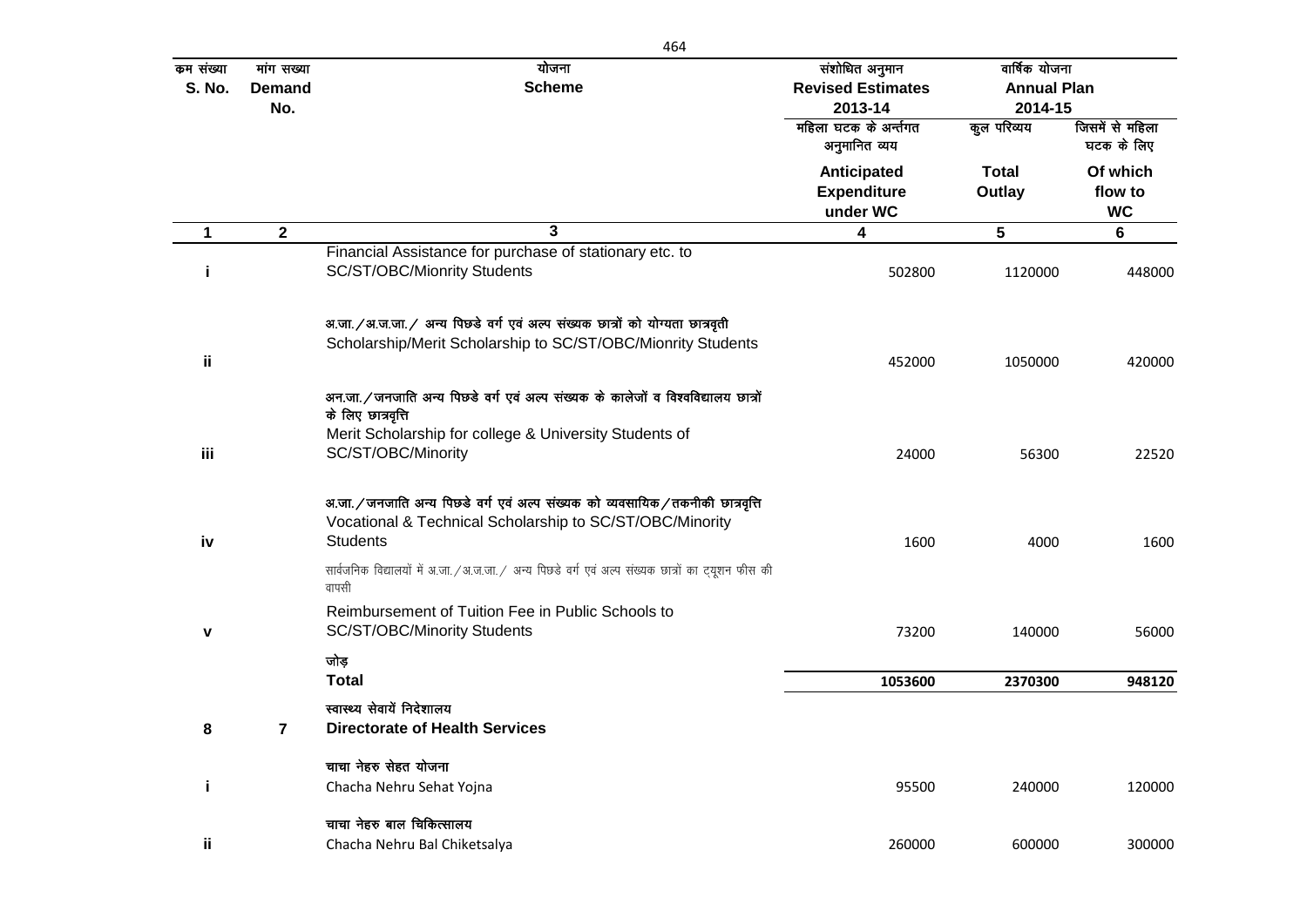| कम संख्या | मांग सख्या    | योजना                                      | संशोधित अनुमान           |                                                                                            |                 |
|-----------|---------------|--------------------------------------------|--------------------------|--------------------------------------------------------------------------------------------|-----------------|
| S. No.    | <b>Demand</b> | <b>Scheme</b>                              | <b>Revised Estimates</b> |                                                                                            |                 |
|           | No.           |                                            | 2013-14                  |                                                                                            |                 |
|           |               |                                            | महिला घटक के अर्न्तगत    | कुल परिव्यय                                                                                | जिसमें से महिला |
|           |               |                                            | अनुमानित व्यय            |                                                                                            | घटक के लिए      |
|           |               |                                            | Anticipated              | <b>Total</b>                                                                               | Of which        |
|           |               |                                            | <b>Expenditure</b>       | Outlay                                                                                     | flow to         |
|           |               |                                            | under WC                 | वार्षिक योजना<br><b>Annual Plan</b><br>2014-15<br>5<br>486500<br>1326500<br>40000<br>40000 | <b>WC</b>       |
|           | $\mathbf 2$   | 3                                          | 4                        |                                                                                            | 6               |
|           |               | संजय गांधी स्मारक अस्पताल                  |                          |                                                                                            |                 |
| iii       |               | Sanjay Gandhi Memorial Hosital (300 beded) |                          |                                                                                            |                 |
|           |               | 150 बिस्तरों वाला जच्चा बच्चा खण्ड         |                          |                                                                                            |                 |
|           |               | 150 Bedded maternity & child block         | 250000                   |                                                                                            | 243250          |
|           |               | जोड                                        |                          |                                                                                            |                 |
|           |               | <b>Total</b>                               | 605500                   |                                                                                            | 663250          |
|           |               | विज्ञान और प्रौद्योगिकी                    |                          |                                                                                            |                 |
| 9         | 10            | <b>Science and Technology</b>              |                          |                                                                                            |                 |
|           |               | स्कूलों और कॉलेजों में इको क्लब            |                          |                                                                                            |                 |
| i.        |               | Eco Club in Schools and Colleges           | 20000                    |                                                                                            | 20000           |
|           |               | जोड़                                       |                          |                                                                                            |                 |
|           |               | <b>Total</b>                               | 20000                    |                                                                                            | 20000           |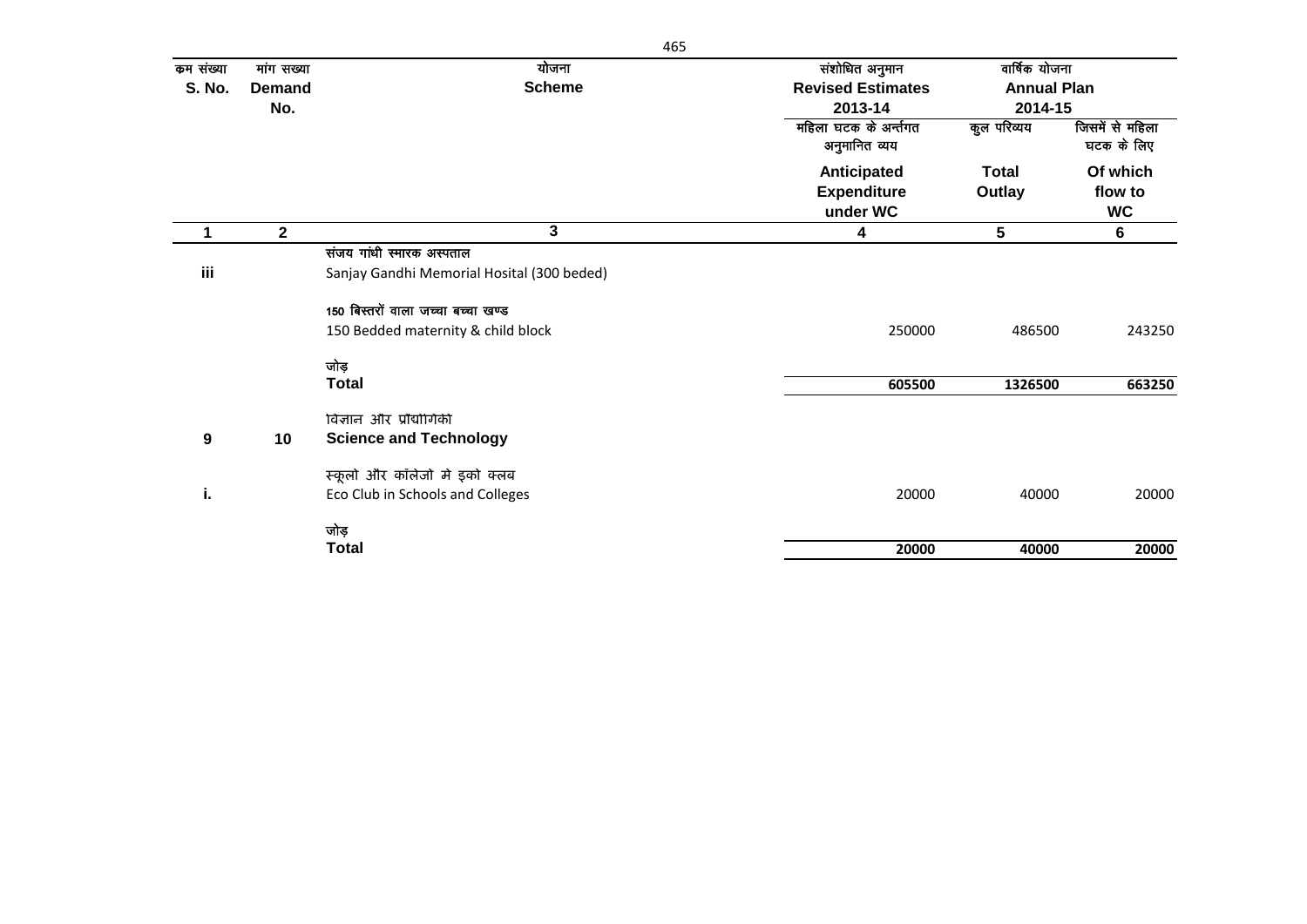| कम संख्या     | मांग सख्या    | योजना                                                   | संशोधित अनुमान                         | वार्षिक योजना                 |                               |
|---------------|---------------|---------------------------------------------------------|----------------------------------------|-------------------------------|-------------------------------|
| <b>S. No.</b> | <b>Demand</b> | <b>Scheme</b>                                           | <b>Revised Estimates</b><br>2013-14    | <b>Annual Plan</b><br>2014-15 |                               |
|               | No.           |                                                         |                                        |                               |                               |
|               |               |                                                         | महिला घटक के अर्न्तगत<br>अनुमानित व्यय | कुल परिव्यय                   | जिसमें से महिला<br>घटक के लिए |
|               |               |                                                         | Anticipated                            | <b>Total</b>                  | Of which                      |
|               |               |                                                         | <b>Expenditure</b>                     | Outlay                        | flow to                       |
|               |               |                                                         | under WC                               |                               | <b>WC</b>                     |
| 1             | $\mathbf{2}$  | 3                                                       | 4                                      | 5                             | $6\phantom{1}$                |
|               |               | पर्यटन                                                  |                                        |                               |                               |
| 10            | 8             | <b>Tourism</b>                                          |                                        |                               |                               |
|               |               | पर्यटन बुनियादी ढांचे                                   |                                        |                               |                               |
| i.            |               | Tourism Infrastructure                                  | 6000                                   | 120000                        | 48000                         |
|               |               | पर्यटन घटनाक्रम के संवर्धन                              |                                        |                               |                               |
| ii.           |               | Promotion of Tourism Events                             | 28400                                  | 41000                         | 16400                         |
|               |               | जोड़                                                    |                                        |                               |                               |
|               |               | <b>Total</b>                                            | 34400                                  | 161000                        | 64400                         |
| 11            | 6             | तकनीकी शिक्षा<br><b>Technical Education</b>             |                                        |                               |                               |
|               |               | इंद्रप्रस्थ सूचना प्रौद्योगिकी संस्थान (ऋण)             |                                        |                               |                               |
| j.            |               | Indraprastha institute of Information Technology (Loan) | 30000                                  | 700000                        | 210000                        |
|               |               | जोड़                                                    |                                        |                               |                               |
|               |               | <b>Total</b>                                            | 30000                                  | 700000                        | 210000                        |
|               |               | जोड़ (ख)                                                |                                        |                               |                               |
|               |               | Total (B)                                               | 12251750                               | 26808000                      | 13010870                      |